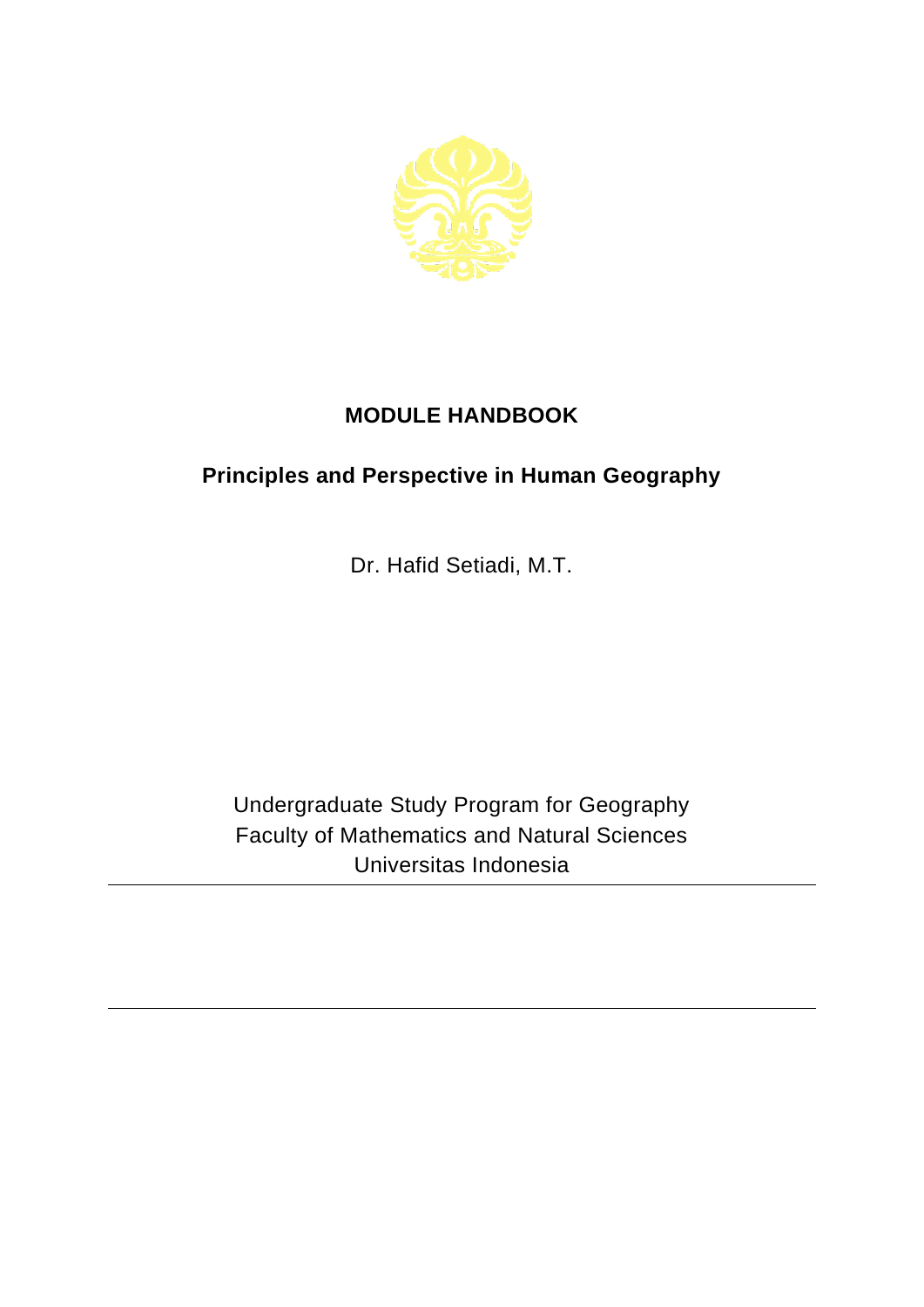| Module designation                                                 | Principles and Perspective in Human Geography                                                                                                                                                                                                                                                                                                                                                                                                 |
|--------------------------------------------------------------------|-----------------------------------------------------------------------------------------------------------------------------------------------------------------------------------------------------------------------------------------------------------------------------------------------------------------------------------------------------------------------------------------------------------------------------------------------|
| Semester(s) in which the module is<br>taught                       | First (1st) Semester                                                                                                                                                                                                                                                                                                                                                                                                                          |
| Person responsible for the module                                  | Dr. Hafid Setiadi, M.T.                                                                                                                                                                                                                                                                                                                                                                                                                       |
| Lecturer                                                           | Dr. Anggrahita Hayuningtyas, M.S.M<br>1.<br>Dr. Hafid Setiadi, M.T.<br>2.<br>Dra. M.H. Dewi Susilowati, M.S.<br>3.<br>Dr. Triarko Nurlambang, M.A.<br>4.<br>5.<br>Dra. Widyawati Sumadio, MSP<br>6.                                                                                                                                                                                                                                           |
| Language                                                           | Bahasa Indonesia                                                                                                                                                                                                                                                                                                                                                                                                                              |
| Relation to curriculum                                             | Compulsory                                                                                                                                                                                                                                                                                                                                                                                                                                    |
| Teaching methods                                                   | Student-centered Learning and combination with Cooperative Learning                                                                                                                                                                                                                                                                                                                                                                           |
| Workload (incl. contact hours, self-<br>study hours)               | Lectures: 150 minutes per week per semester<br>1.<br>Assignment: 180 minutes per week per semester<br>2.<br>Independent study: 180 minutes per week per semester<br>3.<br>Minutes x weeks x semester: 510 x 14 x 1 = 7140 minutes per<br>4.<br>semester<br>5.<br>Midterm Examination: 100 minutes per semester<br>Final Examination: 100 minutes per semester<br>6.<br>Total workload per semester: 7340 minutes / 122 hours 20 minutes<br>7. |
| Credit points                                                      | 3 (Three)                                                                                                                                                                                                                                                                                                                                                                                                                                     |
| Required and recommended pre-<br>requisites for joining the module | Thinking Geographically<br>1.                                                                                                                                                                                                                                                                                                                                                                                                                 |
| Module objectives/intended learn-<br>ing outcomes                  | After completing this course, semester 2 students are able to analyze the<br>symptoms of human life and their interactions with nature in creating<br>more productive lives.                                                                                                                                                                                                                                                                  |
| Content                                                            | Human Geography Main Approach<br>1.<br>2.<br>Human Geography Discussion Method<br>Five Themes in Geography<br>3.<br>How to livelihood and adaptation<br>4.<br>5.<br>Cognitive Space<br>Image of the City, Sense of Place<br>6.<br>Place attachment<br>7.<br>Place Identity<br>8.                                                                                                                                                              |
| <b>Examination forms</b>                                           | $\qquad \qquad \blacksquare$                                                                                                                                                                                                                                                                                                                                                                                                                  |
| Study and examination require-<br>ments                            | Group & Presentation Score (30%)<br>1.<br>Individual Score (35%)<br>2.<br>Midterm Examination (20%)<br>3.<br>Final Examination (15%)<br>4.                                                                                                                                                                                                                                                                                                    |